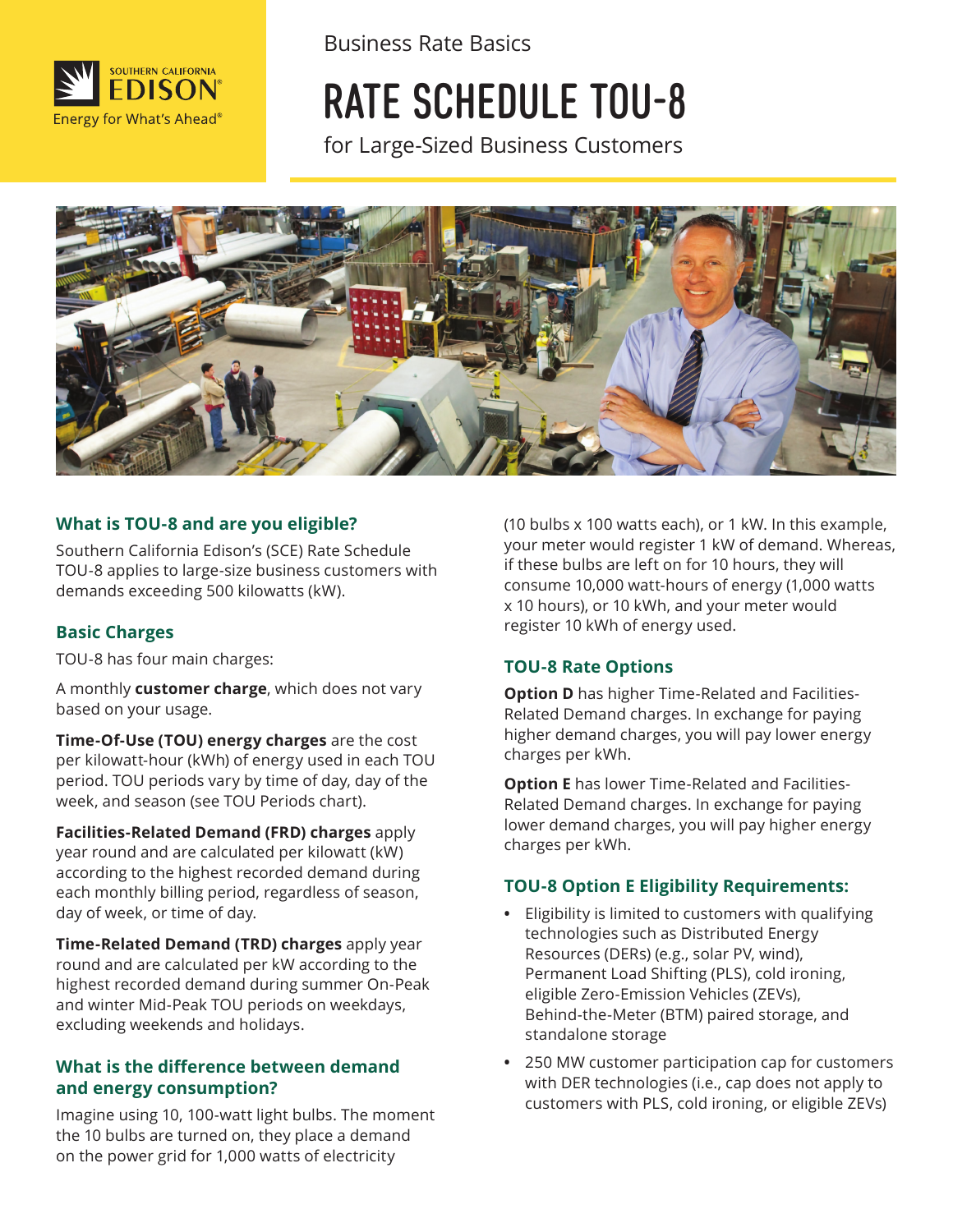- For DERs (excluding standalone storage), system must have a net renewable generating capacity equal to or greater than 15% of your annual peak demand, as recorded over the previous 12 months
- For BTM standalone storage, system must have a minimum discharge capacity equal to or greater than 20% of your annual peak demand, as recorded over the previous 12 months
- Limited to customers with annual peak demands not exceeding 5 MW
- DER customers served on Option E are exempt from participating on Standby

#### **Voltage**<sup>1</sup>

TOU-8 rates also vary by voltage. Voltage categories are classified according to kilovolts (kV) of metered and delivered service:





#### **Critical Peak Pricing (CPP)**

CPP is an optional rate that provides four months of summer season bill credits in exchange for paying higher prices during 12 to 15 annual CPP events. When called, CPP events are from 4 p.m. - 9 p.m. any day of the week, usually occurring on the hottest summer days. By reducing electricity use during CPP events, you can minimize these higher prices. Plus, your business will earn credits on your electricity bills during the summer season — when your bills are typically the highest.

least one year. To see if CPP is a good fit for your business, we provide one full year of Bill Protection. With Bill Protection, we guarantee if you pay more during your first year on CPP, we'll credit you the difference. You can choose to unenroll from CPP at any time. Keep in mind, if you unenroll from CPP, you will not be able to make another rate change to your account for at

CPP event notifications are sent to you a day ahead of the event, so you can plan your usage. Download and configure the **[SCE Demand Response \(DR\) Alerts](https://www.sce.com/business/savings-incentives/demand-response/demand-response-mobile-app?ecid=van_drwebsitealerts)  [mobile application](https://www.sce.com/business/savings-incentives/demand-response/demand-response-mobile-app?ecid=van_drwebsitealerts)** to receive event scheduled, event start, and event end notifications. You can also go to **[sce.com/CPPupdatecontact](http://sce.com/CPPupdatecontact)** to update or register your contact preferences for alerts.

For more information about CPP, go to **[sce.com/CPP](http://www.sce.com/CPP)**.

#### **Real Time Pricing (RTP)**

RTP is pricing that reflects the hourly variation in electricity costs due to changes in demand. You may lower your costs when you reduce energy usage during hours with higher prices and/or shift usage to lower priced hours.

By participating in our RTP program, you help ease the demand on the power grid while taking advantage of hourly pricing to reduce your energy bills.